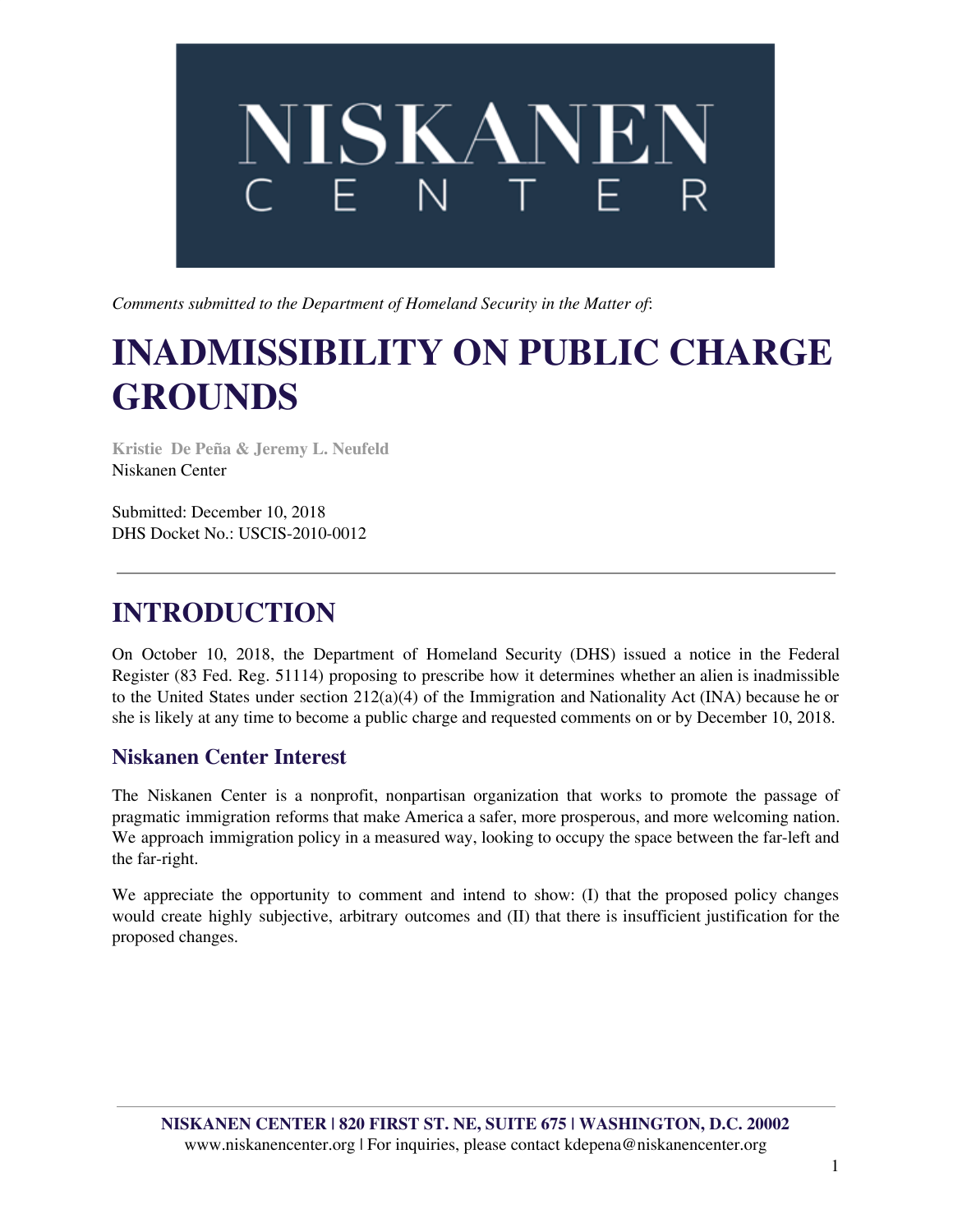### **Proposed Policy Changes Would Create Highly Subjective, Arbitrary Outcomes**

In 1999, the U.S. Citizenship and Immigration Services (USCIS) agency issued field guidance that defined public charge as "a person primarily supported by the public." The agency noted that the receipt of public benefits is only relevant to the enumerated factors as evidence that the beneficiary's income is below the statutorily prescribed 125 percent of the Federal Poverty Guidelines (FPG). The agency also noted that the legislature considered and purposefully excluded non-cash benefits at income levels above the statutory 125 percent of the poverty level for purposes of "public charge" provisions.<sup>1</sup> Congress has never defined the term 'public charge.'

The threshold issue is whether an immigrant applicant is likely to become a public charge. The traditional test applied to determine whether a noncitizen may become a public charge is 'a prediction based on totality of the circumstances' as presented in each individual case.<sup>2</sup> The existence or absence of a particular factor should never be the sole criterion for determining if an alien is likely to become a public charge. 3

Although the test is prospective, immigration officials have considered evidence of receipt of prior public assistance as a factor in making the public charge determination. Past receipt of cash income-maintenance benefits does not automatically make an alien inadmissible as likely to become a public charge, nor does past institutionalization for long-term care at public expense. Rather, these types of conditions must be one of many factors considered. Other factors that have been considered are the noncitizen's age, capacity to earn a living, health, family situation, work history, affidavits of support, and other relevant factors. 4 All factors must be considered in their totality.<sup>5</sup>

According to USCIS, although it has never been policy that the receipt of any public service or benefit must be considered for public charge purposes — the nature of the program is important:

> For instance, attending public schools, taking advantage of school lunch or other supplemental nutrition programs, such as WIC, obtaining immunizations, and receiving public emergency medical care typically do not make a person inadmissible or deportable. Non-cash benefits, such as these and others, are by their nature supplemental and frequently support the general welfare. By focusing on cash assistance for income maintenance, the Service can identify those individuals who are primarily dependent on the Government for subsistence without inhibiting access to non-cash benefits that serve important public interests. Certain Federal, State, and local benefits are increasingly being made available to families with incomes far above the poverty level,

<sup>1</sup> Federal Register Publications (CIS, ICE, CBP) \ Federal Register Publications (Legacy INS) - 1999 \ FEDERAL REGISTER NOTICES - 1999 \ Field Guidance on Deportability and Inadmissibility on Public Charge Grounds [64 FR 28689] [FR 27-99].

<sup>2</sup> Matter of A-, 19 I. & N. Dec. 867, 869 (BIA), Interim Decision 3097, 1988 WL 235475.

<sup>3</sup> Federal Register Publications (CIS, ICE, CBP) \ Federal Register Publications (Legacy INS) - 1999 \ FEDERAL REGISTER NOTICES - 1999 \ Field Guidance on Deportability and Inadmissibility on Public Charge Grounds [64 FR 28689] [FR 27-99].

 $48$  U.S.C. § 1182(a)(4)(B).

<sup>5</sup> Matter of A-, 19 I. & N. Dec. 867, 869 (BIA), Interim Decision 3097, 1988 WL 235475.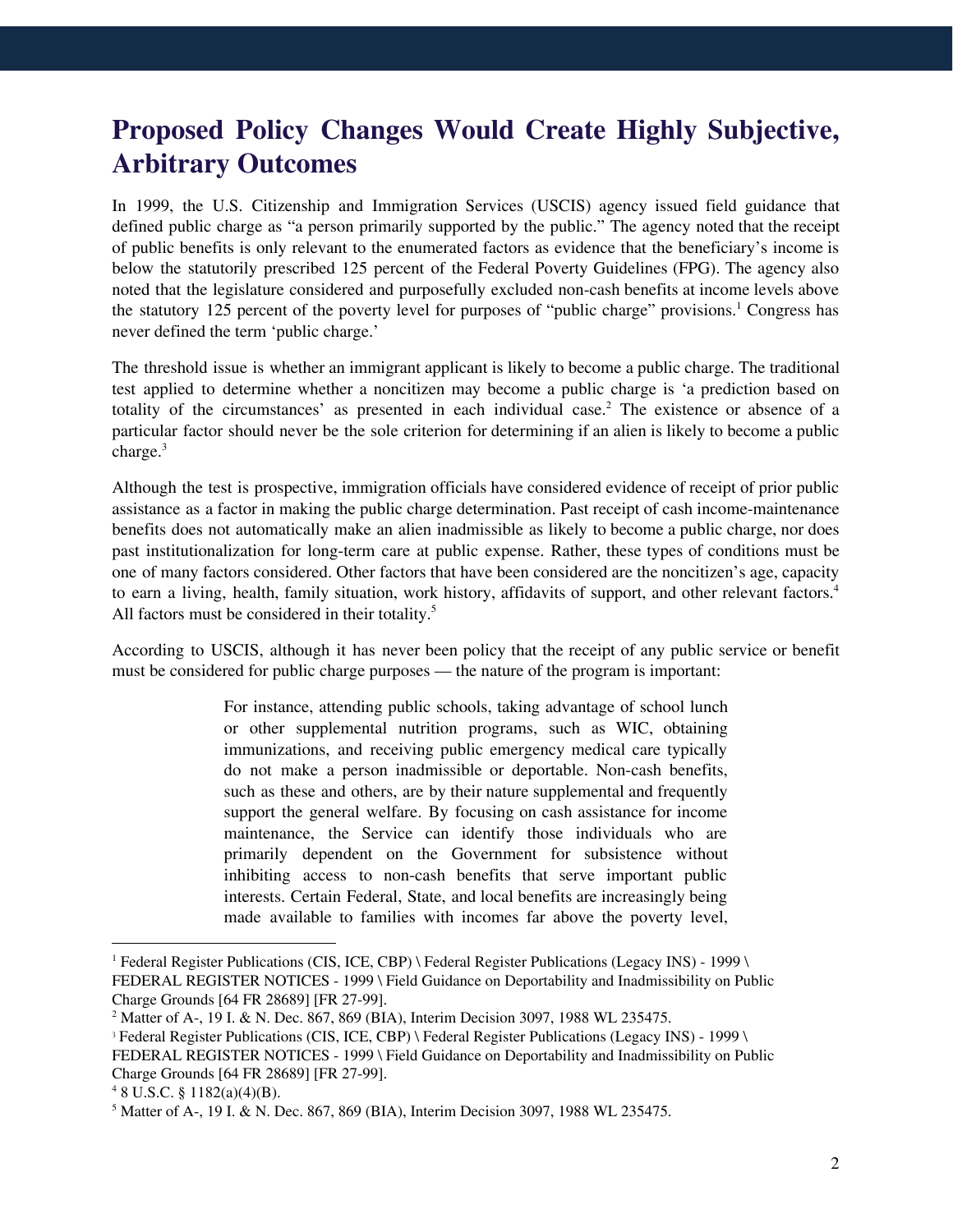reflecting broad public policy decisions about improving general health and nutrition, promoting education, and assisting working-poor families in the process of becoming self-sufficient. . . . Thus, participation in such programs is not evidence of poverty or dependence."<sup>6</sup>

Although no case has specifically identified the types of public benefits that can give rise to a public charge finding, a definition based on primary dependence on the Government is consistent with the facts found in the deportation and inadmissibility cases.

#### *1. Proposed additional factors make determinations highly subjective.*

Whether a noncitizen will become a public charges has been a particularly controversial provision of the law because it requires consular officers to make highly speculative predictions.<sup>7</sup>

Without question, consular officers are well trained and highly competent; most officers have had special training in the visa process and are familiar with the characteristics and traits of the local culture.

"On the other hand, to err is human and any exercise of discretion is potentially fallible."<sup>8</sup> Consular interpretation of such terms as "public charges" and "reason to believe" are necessarily subjective, and guidelines are not always effective in promoting uniformity or consistency, particularly when the regulatory guidance is unclear.

Even experts with abundant information — but who are not trained in probabilistic forecasting — can give highly uncalibrated predictions of the kind required in a likelihood determination. Such cognitive biases notwithstanding, officers have little time to carefully investigate documents and employment letters and may rely heavily on poor heuristics that consider income, property, and other guidelines without undertaking a more effective, case-by-case appraisal of applicants that begins with base rates of the reference class instead of the details of the individual alien. Similarly, supervising officers often do not have enough time to review each visa denial thoroughly.

For example, the government suggests that the receipt of monetizable public benefits, "even in a relatively small amount or for a relatively short duration would in many cases be sufficient to render a person a public charge."<sup>9</sup> Such an analysis upends decades of "totality of the circumstances" evaluation and allows officers to apply subjective, internal rules to a decision-making process that is highly susceptible to abuse.

The litany of factors identified in the proposed rule significantly expand the analysis to determine public charge, and includes credit scores, the length of time an applicant has had a credit card, whether an individual has health insurance, applied for a fee waiver, or has a professional certification or license, with no guidance as to how these factors will be weighed. $10$ 

<sup>6</sup> Federal Register Publications (CIS, ICE, CBP) \ Federal Register Publications (Legacy INS) - 1999 \ FEDERAL REGISTER NOTICES - 1999 \ Field Guidance on Deportability and Inadmissibility on Public Charge Grounds [64 FR 28689] [FR 27-99] \ Repayment of Public Benefits.

<sup>7</sup> James A. R. Nafziger, ARTICLE: REVIEW OF VISA DENIALS BY CONSULAR OFFICERS., 66 Wash. L. Rev. 1, 18 (1999).

<sup>8</sup> Id at 54.

<sup>9</sup> 83 Fed. Reg. at 51,164.

<sup>10</sup> 83 Fed. Reg. at 51,188-193.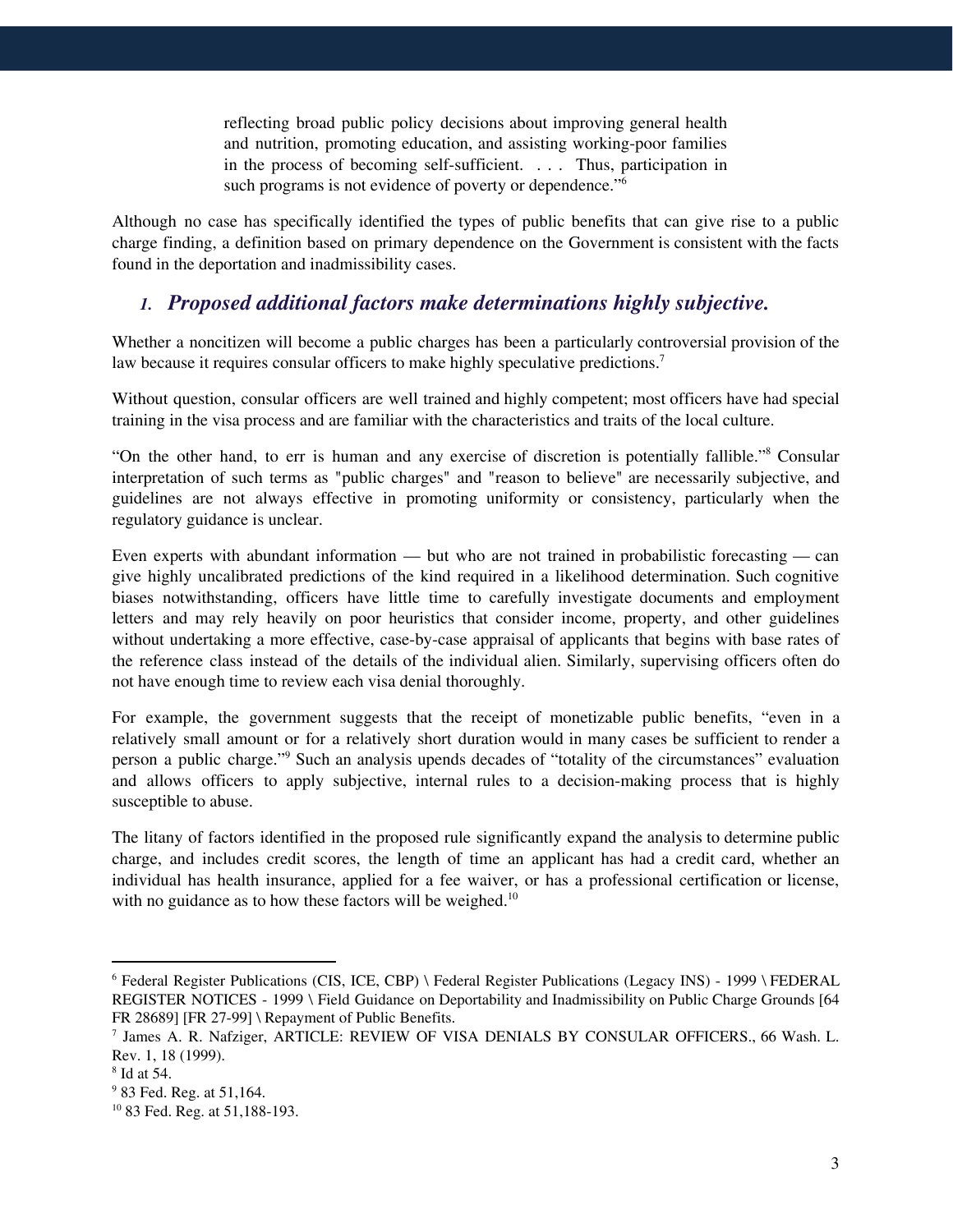The Department must establish a review process that provides for uniform decision-making, consistency in application of totality of the circumstances, and due process. An adequate review process should seek to maximize three values typically served by legal constraints on administrative discretion.

To the extent that errors are avoidable, the prospect of review would also encourage accountability. It would encourage consular officers to maintain a high level of care and commitment to applying the law correctly.

The need for uniformity or consistency of decisions justifies either greater regulatory control over consular discretion or review of consular decisions; but the former might help alleviate the need for the latter.<sup>11</sup> Regulation is direct, less costly, and potentially helpful to the consular officers in making decisions.<sup>12</sup> Less arbitrary guidelines and more information about weighted factors would assist officers in different consulates to reach consistent decisions, thus establishing uniform interpretations of national immigration policy and law.

#### *2. Proposed benefit thresholds are arbitrary.*

Any inference about the likelihood of an *individual* alien becoming a public charge from information about *household* participation will necessarily be tentative. Such evidence should not be treated as more significant than it is, and more granularity in thresholds can be the basis for more reliable inferences. The smaller the size of the household, the stronger the correlation between household receipts of public benefits in absolute dollar terms and the likelihood that one member of that household will become a public charge can be assumed to be.. For a given level of receipt, a larger household is more likely to be self-sufficient.

The threshold for monetary receipt of public benefits set at a constant percentage of FPG for a household of one is insufficient to make consistent determinations across household sizes. A more consistent threshold would be set at a given percentage not of the FPG for a household of one, but of the FPG for a household of the size of the household of the alien.

The designation of 15 percent and 12-month thresholds for monetary benefits and non-monetary benefits respectively is also arbitrary and unjustified. Three major reasons would justify a higher threshold for monetary benefits and a shorter threshold for non-monetary benefits. First, such thresholds better recognize the distinction between public charges and safety-net beneficiaries. Over 23 percent of the total population was in a household with a family member who used benefits from TANF, SNAP, or SSI.<sup>13</sup>

Few would say that a quarter of the U.S. population consists of public charges. On the contrary, a looser threshold better allows for legitimate temporary use by those who can and will return to self-sufficiency. As it stands, present use is quite far from a perfect indicator of future use, required in a determination.<sup>14</sup> Second, looser thresholds strike a better balance between encouraging self-sufficiency and the social benefits associated with a safety-net.

<sup>11</sup> *See* 66 Wash. L. Rev. at 55.

 $^{12}$  Id.

<sup>&</sup>lt;sup>13</sup> US Department of Health and Human Services, "Welfare Indicators and Risk Factors, Seventeenth Report to Congress."

<sup>14</sup> Shelley K. Irving and Tracy A. Loveless. "Dynamics of Economic Well-Being: Participation in Government Programs, 2009-2012: Who Gets Assistance." *Household Economic Studies*. US Census Bureau. https://www.census.gov/content/dam/Census/library/publications/2015/demo/p70-141.pdf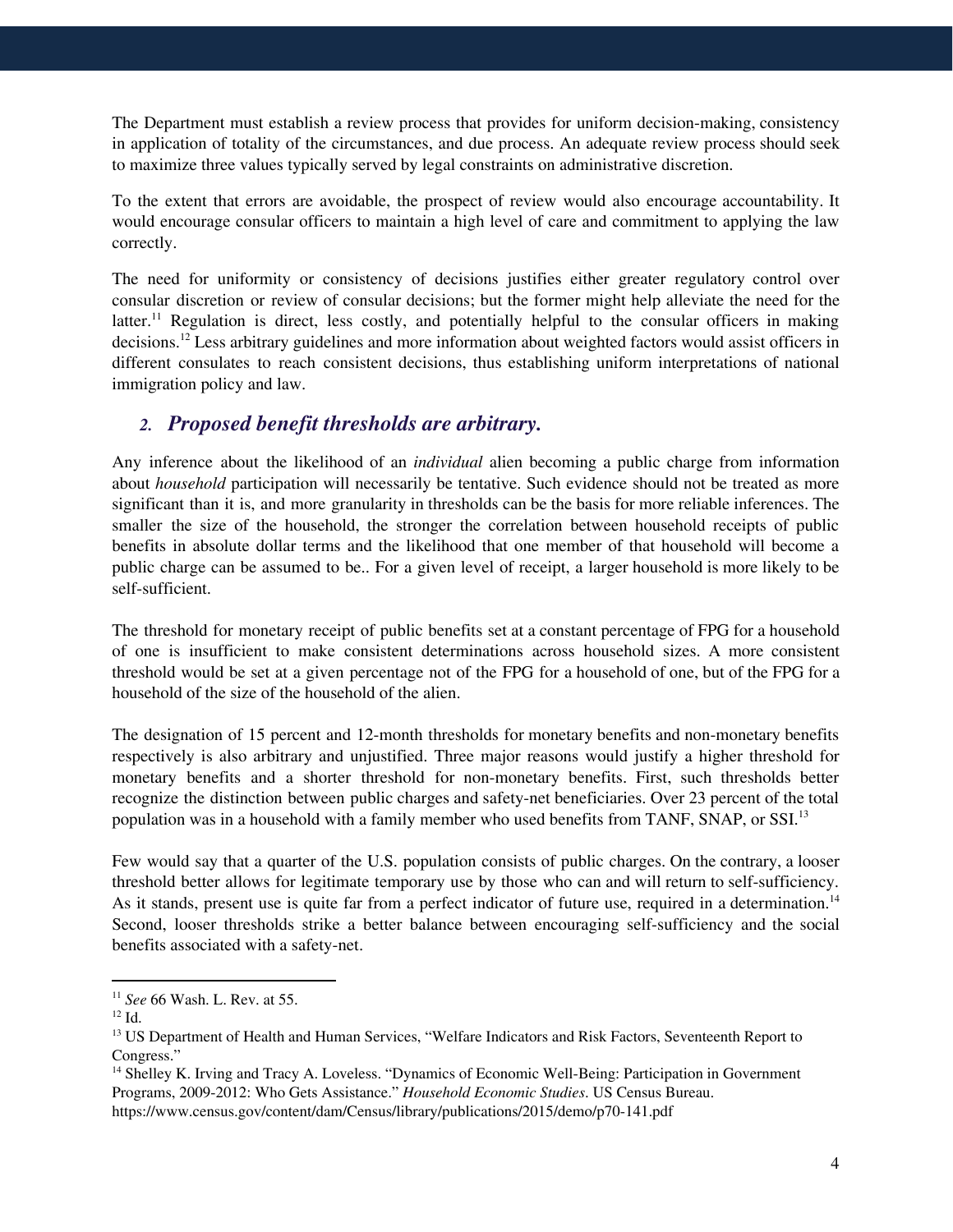For instance, in the long-run, childhood access to food stamps increases the likelihood of self-sufficiency as an adult.<sup>15</sup> Looser threshold for a mixed-status household could therefore *increase* self-sufficiency. Looser thresholds can also potentially reduce crime.<sup>16</sup>

Third, looser thresholds better keep with the prudence dictated by the precautionary principle. Significantly tightening the public benefits threshold from the old primary dependence paradigm will entail unanticipated consequences and ought to be conducted slowly.

### **Toward an Improved Determination Process**

The likely public charge determination process emerges naturally from Section  $212(a)(4)(A)$ , which establishes the inadmissibility of aliens who are determined "at the time of application for a visa, or...at the time of application for admission or adjustment of status, is likely at any time to become a public charge."

The determination process is a classic binary classification test. Given an alien, the process determines one of two discrete binary outcomes: the alien is determined likely to be public charge, or the alien is not determined likely to be a public charge. Binary classifiers can be evaluated with a number of different metrics, which treat various tradeoffs differently. But, the requirements of the statute give criteria to evaluate any proposed determination process. The statute circumscribes the determination process in at least three ways:

- 1) It applies to the individual ("any alien who");
- 2) It establishes a positive determination ("is likely" [emphasis added]); and
- 3) It follows a "likely" (i.e., a greater than 50 percent chance) standard. that these three criteria establish that a valid determination process is one in which the positive predictive value is slightly greater than .5, or in other words, one in which the majority of aliens found likely to be public charges would have become public charges.<sup>17</sup>

One implication of this is that the ultimate totality of the circumstances determination must be designed to keep the rate of false positives less than half the total rate of positives, but does not have to be designed so as to minimize the rate of false negatives. This will decidedly impact how strong different kinds of evidence are for inference about the likelihood of any given alien becoming a public charge, as well as the appropriate levels for various thresholds.

To ensure consistency, objectivity, and more accurate determinations that are consistent with the criteria established in the INA, DHS should provide guidance on how a totality of the circumstances likelihood determination should be reached using evidence-based methods, namely using a base rate as a prior probability which can be updated based on the evidence about a given alien. Starting from the "inside view" of the evidence about a given alien rather than the "outside view" of base rates about the reference

<sup>15</sup> Hilary Hoynes, Diane Whitmore Schanzenbach, and Douglas Almond, "Long-Run Impacts of Childhood Access to Safety Nets," *American Economic Review* 2016 106(4):903-934.

<sup>16</sup> Yang, C. S. (2017). Does Public Assistance Reduce Recidivism? American Economic Review, 107(5)

 $17$  Criterion 1 implies that a determination process is interested in the post-test probability of an individual alien being a public charge. Criterion 2 implies that the determination process is interested in positive, rather than negative, predictive value. Criterion 3 implies that the cutoff for predictive value is 50 percent.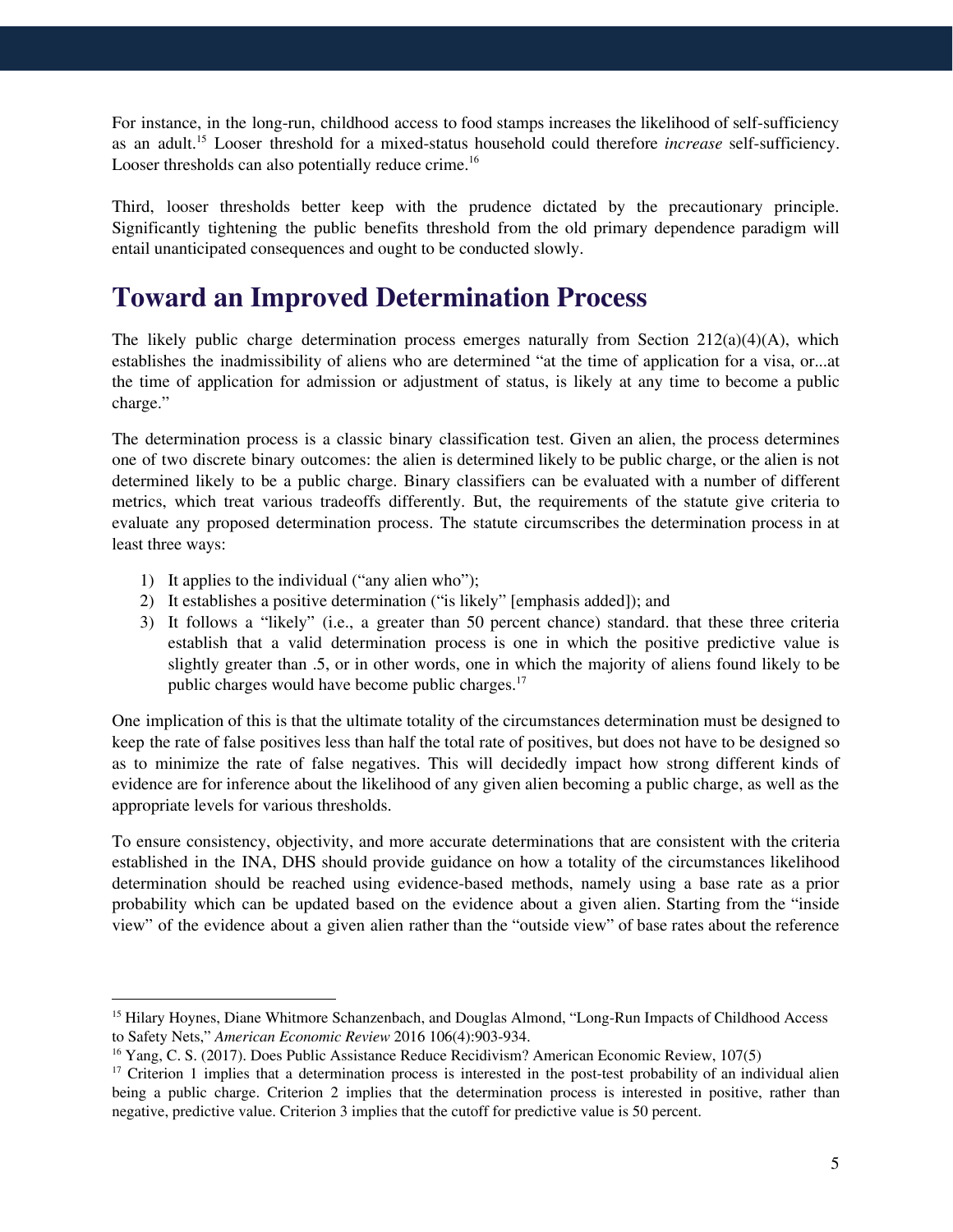class of all aliens would likely lead DHS to significantly more false positive determinations.<sup>18</sup> DHS should estimate a base rates—both before the rule takes effect and again after a sufficiently long interval to account for disenrollment—for the proportion of aliens non-exempt from public charge inadmissibility who would be considered public charges. This base rate should then be considered the prior probability that an alien is likely to become a public charge. DHS should also estimate average levels of receipts, durations, and other kinds of evidence in the totality of the circumstances so that officials may compare any given alien's evidence to average levels and make appropriate updates in the right direction.

### **Lack of Justification for Proposed Policy Changes**

Under the Administrative Procedures Act (APA), courts may "hold unlawful and set aside agency action ... found to be arbitrary, capricious, an abuse of discretion, or otherwise not in accordance with law."<sup>19</sup> According to the Court's analysis in *Motor Vehicle Manufacturers Association of the United States v. State Farm Mutual Automobile Insurance Co*., the principle case that applied the reasoned decision making requirement to an agency's proposed rule, an agency must reasonably explain any changes in position the agency makes with a rational explanation, without which, a proposal constitutes an arbitrary and capricious action. 20

The proposed rule critically departs from the definition of public charge that has developed over decades, and increases the scope of factors to consider without justification or explanation. For example, justifying the new consideration of monetizable public benefits that exceed 15 percent of FPG, DHS writes that the threshold is a reasonable approach, absent any evidence, data, or factual support for such a determination.

### **CONCLUSION**

The Niskanen Center believes that the proposed rule will profoundly affect immigrants and their families in a negative way. It would alter the public charge test dramatically, defining a "public charge" as anyone who receives assistance with health care, nutrition, or housing beyond excessively tight thresholds.

If this rule is finalized, immigration officials could consider a much wider range of government programs in the "public charge" determination. These programs include most Medicaid programs, housing assistance programs and vouchers, SNAP (Supplemental Nutrition Assistance Program) benefits, and even assistance for seniors who have amassed the work history needed to qualify for Medicare and need help paying for prescription drugs.

Alarmingly, the Department of Homeland Security (DHS) provides no justification for the change in policy, nor demonstrates a necessity for the change in policy. Finally, DHS provides almost not objective

<sup>18</sup> See Kahneman, Daniel. *Thinking, Fast and Slow*. New York: Farrar, Straus and Giroux, 2011 and Tetlock, Philip E., and Dan Gardner. 2015. *Superforecasting: the art and science of prediction.*

 $19$  5 U.S.C. § 706 (2)(A).

<sup>&</sup>lt;sup>20</sup> Motor Vehicle Mfrs. Ass'n of the U.S., Inc. v. State Farm Mut. Ins. Co., 463 U.S. 29, 42-43 (1983); see also Lisa Schultz Bressman, Procedures as Politics in Administrative Law, 107 Colum. L. Rev. 1749, 1778 (2007) (stating that in State Farm "the Court further elaborated the reasoned decision-making requirement and applied it to notice-and-comment rulemaking"). The reasoned decision-making requirement is also known as the hard look doctrine. See, e.g., id. at 1777. The requirement is generally justified because "it promotes rationality, deliberation, … accountability… . [and] encourages agencies to perform a thorough and logical analysis … ." Id. at 1778.